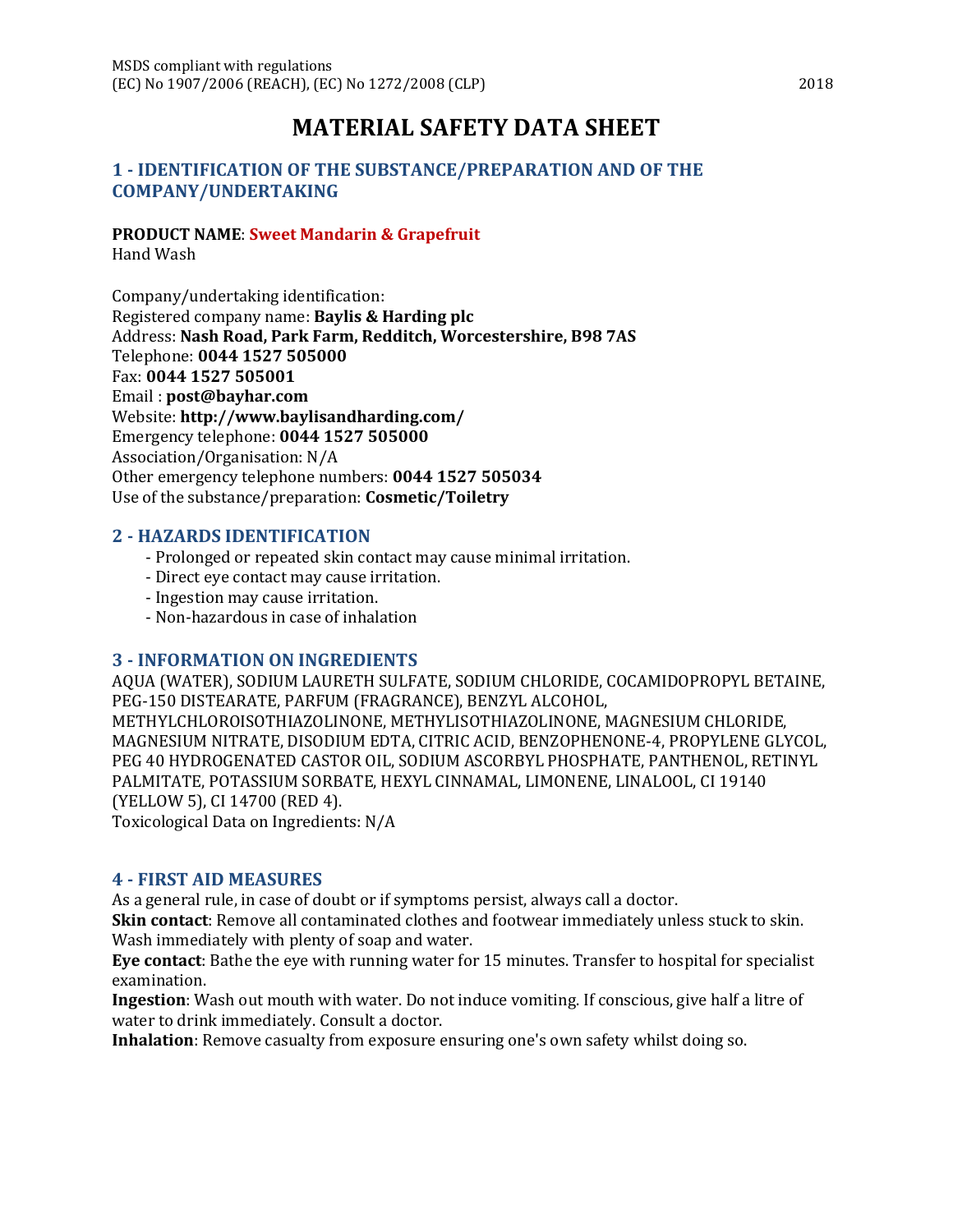### **5 - FIRE-FIGHTING MEASURES**

**Extinguishing media**: Suitable extinguishing media for the surrounding fire should be used. Use water spray to cool containers.

**Exposure hazards**: In combustion emits toxic fumes.

**Protection of fire-fighters**: Wear self-contained breathing apparatus. Wear protective clothing to prevent contact with skin and eyes.

### **6 - ACCIDENTAL RELEASE MEASURES**

**Personal precautions**: Mark out the contaminated area with signs and prevent access to unauthorized personnel. Do not attempt to take action without suitable protective clothing - see section 8 of MSDS. Turn leaking containers leak-side up to prevent the escape of liquid. **Environmental precautions**: Do not discharge into drains or rivers. Contain the spillage using

bunding.

**Clean-up procedures**: Absorb into dry earth or sand. Transfer to a closable, labelled salvage container for disposal by an appropriate method.

### **7 - HANDLING AND STORAGE**

**Handling requirements**: Avoid direct contact with the substance. Ensure there is sufficient ventilation of the area. Avoid the formation or spread of mists in the air.

**Storage conditions**: Store in cool, well ventilated area. Keep container tightly closed. The regulations relating to storage premises apply to workshops where the product is handled.

### **8 - EXPOSURE CONTROLS/PERSONAL PROTECTION**

**Engineering measures**: Ensure there is sufficient ventilation of the area. **Respiratory protection**: Self-contained breathing apparatus must be available in case of emergency.

**Hand protection**: Protective gloves.

**Eye protection**: Tightly fitting safety goggles. Ensure eye bath is to hand.

**Skin protection**: Protective clothing.

For further information, see §11 of MSDS - Toxicological information.

# **9 - PHYSICAL AND CHEMICAL PROPERTIES**

| <b>SPECIFICATION</b>    |                             |                               |
|-------------------------|-----------------------------|-------------------------------|
| <b>CHARACTERISTIC</b>   | <b>SPECIFICATION</b>        | <b>TESTING METHOD</b>         |
| APPEARANCE              | Liquid                      | Visual                        |
| <b>COLOUR</b>           | Characteristic of Product   | Visual                        |
| <b>ODOUR</b>            | Characteristic of Fragrance | Organoleptic                  |
| SPECIFIC GRAVITY (20°C) | $1.015 - 1.045$             | Hydrometer                    |
| PH VALUE (20°C)         | $5.5 - 6.5$                 | pH Microprocessor Bench Meter |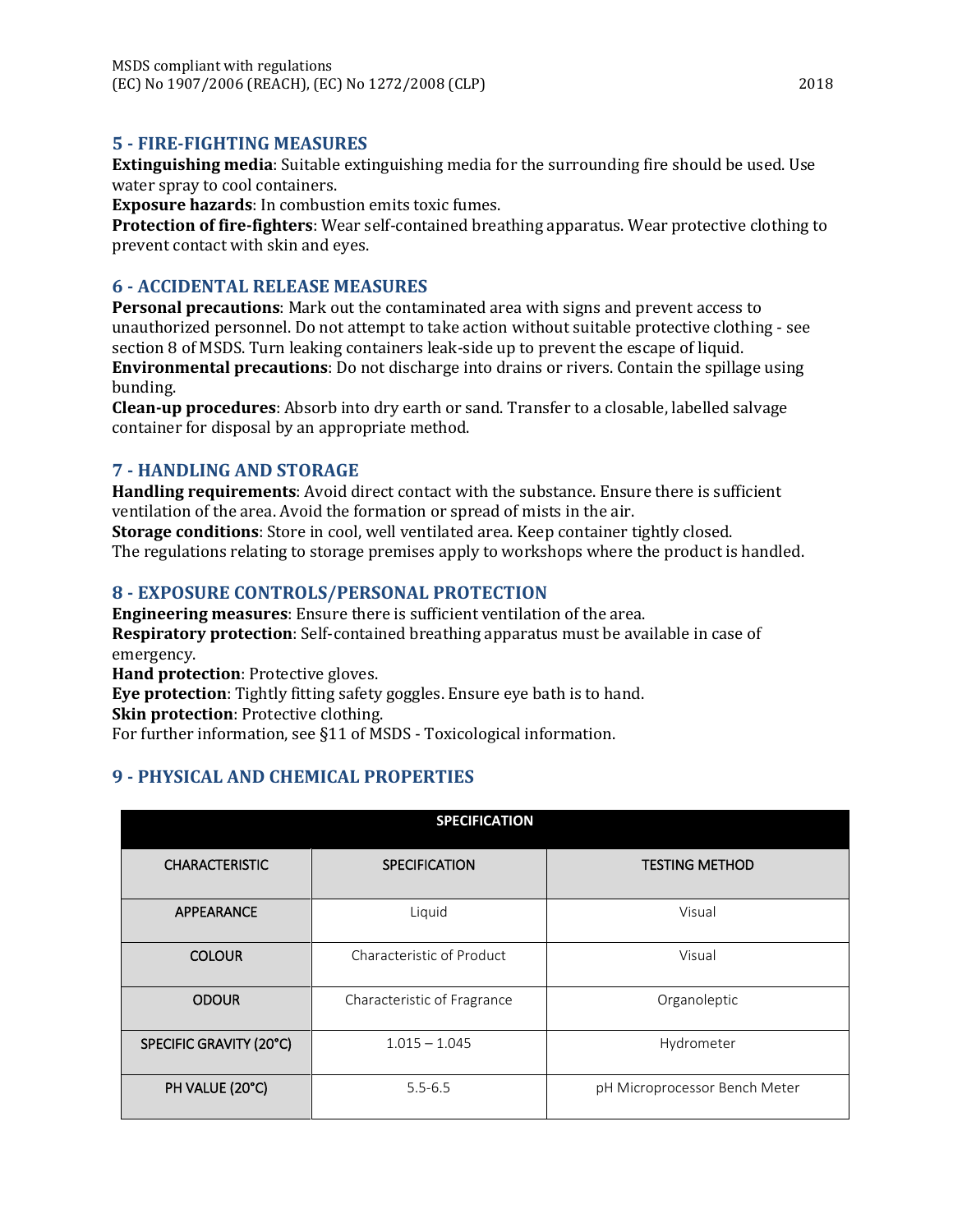| VISCOSITY (20°C)    | 3,000-6,000     | Brookfield LV-DVE Viscometer                                                   |
|---------------------|-----------------|--------------------------------------------------------------------------------|
| <b>MICROBIOLOGY</b> | $<$ 10 $cfu/ml$ | Enumeration of Aerobic Mesophilic Bacteria<br>and Detection of Yeast and Mould |

# **10 - STABILITY AND REACTIVITY**

The preparation is stable at the handling and storage conditions recommended per §7 of the MSDS. **Materials to avoid**: Strong oxidising agents. Strong acids.

**Hazardous decomposition products**: In combustion emits toxic fumes.

# **11 - TOXICOLOGICAL INFORMATION**

**Acute effects**: Irritating to eyes.

# **11 - TOXICOLOGICAL INFORMATION (SYMPTOMS)**

**Skin contact**: There may be irritation and redness at the site of contact.

**Eye contact**: There may be pain and redness. The eyes may water profusely. There may be severe pain. The vision may become blurred. May cause permanent damage.

**Ingestion**: There may be soreness and redness of the mouth and throat. Nausea and stomach pain may occur.

**Inhalation**: There may be irritation of the throat with a feeling of tightness in the chest.

# **12 - ECOLOGICAL INFORMATION**

**Mobility**: Readily absorbed into soil. **Persistence and degradability**: Biodegradable. **Bioaccumulative potential**: No bioaccumulation potential. **Other adverse effects**: Negligible ecotoxicity. **Bioaccumulative potential identification**: This substance is not identified as a PBT substance.

# **13 - DISPOSAL CONSIDERATIONS**

Waste must be disposed of in accordance with federal,state and local environmental control regulations **Waste**: this material must be disposed of as hazardous waste **Soiled packaging**: dispose of in accordance with local regulations

# **14 - TRANSPORT INFORMATION**

This product is not classified as hazardous for transport.

# **15 - REGULATORY INFORMATION**

**Hazard symbols**: Irritant.



**Risk phrases**: R36: Irritating to eyes.